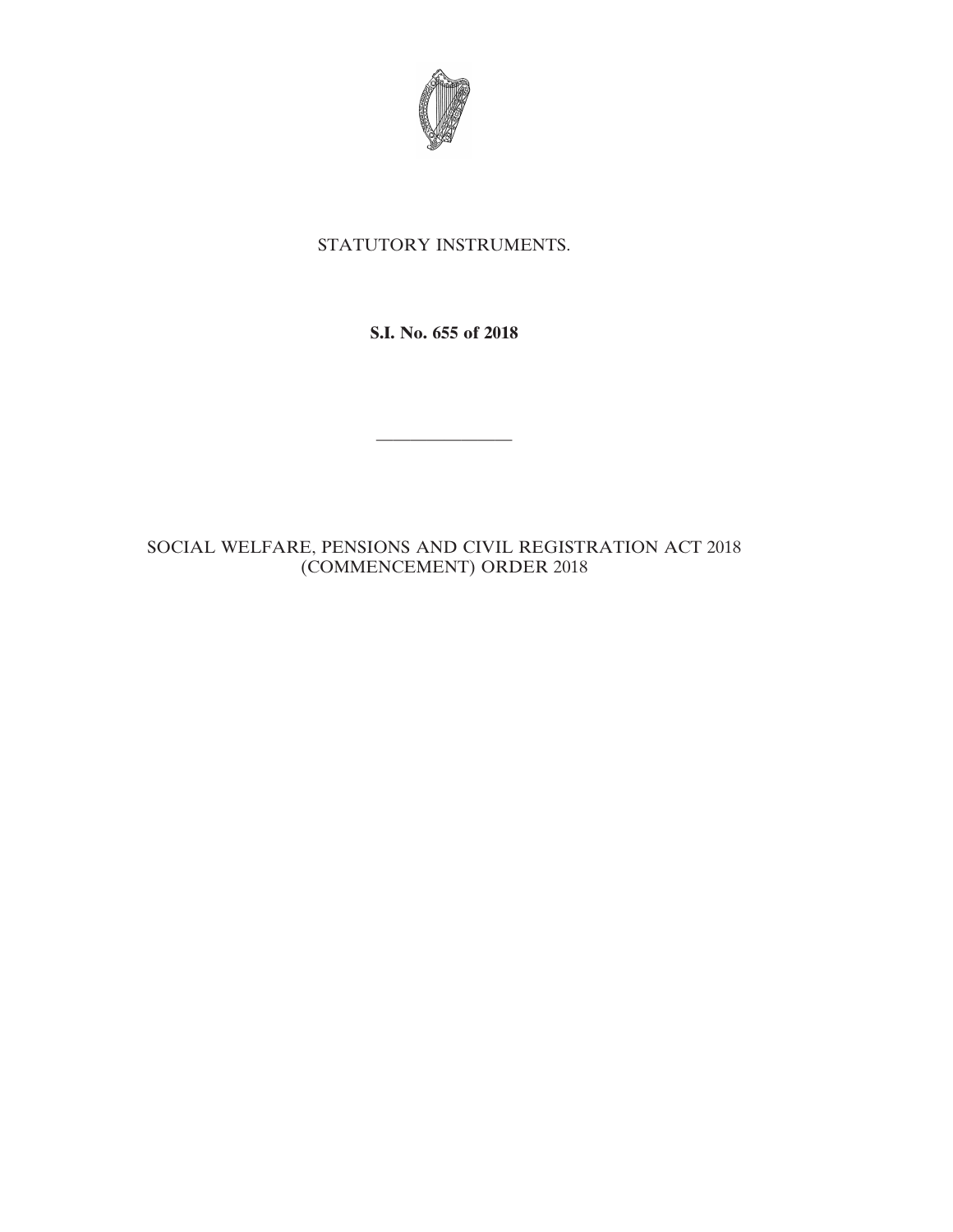## SOCIAL WELFARE, PENSIONS AND CIVIL REGISTRATION ACT 2018 (COMMENCEMENT) ORDER 2018

I, REGINA DOHERTY, Minister for Employment Affairs and Social Protection, in exercise of the powers conferred on me by section 1(5) of the Social Welfare, Pensions and Civil Registration Act 2018 (No. 37 of 2018), hereby order as follows:

1. This Order may be cited as the Social Welfare, Pensions and Civil Registration Act 2018 (Commencement) Order 2018.

2. In this Order "Act of 2018" means the Social Welfare, Pensions and Civil Registration Act 2018 (No. 37 of 2018).

3. The 31st day of December 2018 is appointed as the day on which sections 1, 2, 9, 12, 15, 16, 20 and 27 to 30 of the Act of 2018 shall come into operation.

4. The first day of January 2019 is appointed as the day on which sections 3, 4, 10, 11, 13 and 31 of the Act of 2018 shall come into operation.

5. The 20th day of March 2019 is appointed as the day on which section 23 and Schedule 3 (in so far as section 23 and Schedule 3 relate to the matters referred to in subsection  $(2)(a)$  of that section) of the Act of 2018 shall come into operation.

- 6. The 21st day of March 2019 is appointed as the day on which—
	- (*a*) section 8, and
	- (*b*) section 18 and Schedule 2 (in so far as section 18 and Schedule 2 relate to the matter referred to in subsection  $(2)(a)$  of that section),

of the Act of 2018 shall come into operation.

- 7. The 25th day of March 2019 is appointed as the day on which—
	- (*a*) sections 5, 6 and 7,
	- (*b*) section 18 and Schedule 2 (in so far as section 18 and Schedule 2 relate to the matters referred to in subsection  $(2)(b)$  of that section), and
	- (*c*) section 23 and Schedule 3 (in so far as section 23 and Schedule 3 relate to the matter referred to in subsection  $(2)(b)$  of that section),

of the Act of 2018 shall come into operation.

*Notice of the making of this Statutory Instrument was published in "Iris Oifigiúil" of* 18*th January*, 2019.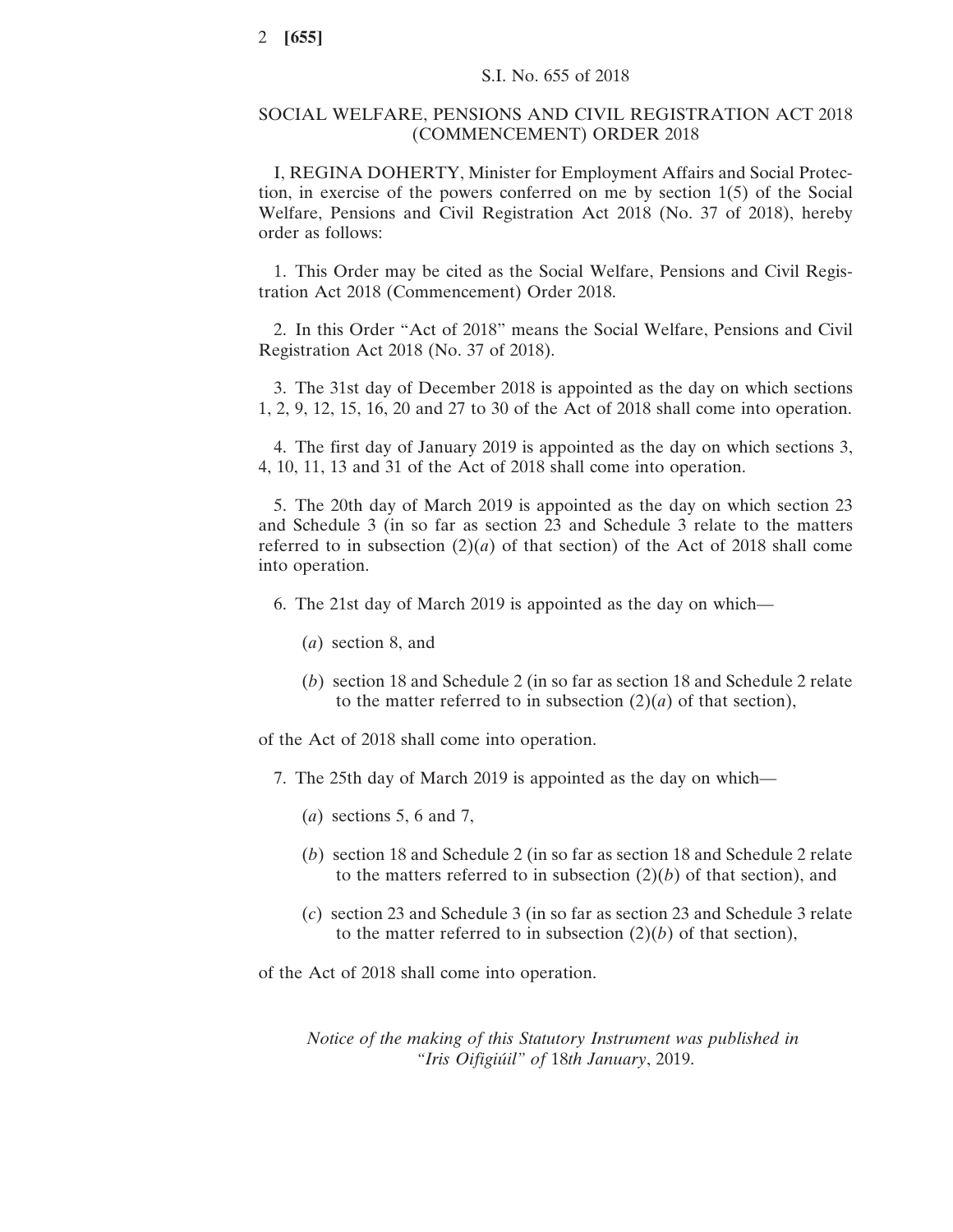8. The 27th day of March 2019 is appointed as the day on which section 23 and Schedule 3 (in so far as section 23 and Schedule 3 relate to the matter referred to in subsection  $(2)(c)$  of that section) of the Act of 2018 shall come into operation.

9. The 28th day of March 2019 is appointed as the day on which—

- (*a*) section 18 and Schedule 2 (in so far as section 18 and Schedule 2 relate to the matters referred to in subsection  $(2)(c)$  of that section),
- (*b*) section 22, and
- (*c*) section 23 and Schedule 3 (in so far as section 23 and Schedule 3 relate to the matters referred to in subsection  $(2)(d)$  of that section),

of the Act of 2018 shall come into operation.

- 10. The 29th day of March 2019 is appointed as the day on which—
	- (*a*) section 18 and Schedule 2 (in so far as section 18 and Schedule 2 relate to the matters referred to in subsection  $(2)(d)$  of that section), and
	- (*b*) section 23 and Schedule 3 (in so far as section 23 and Schedule 3 relate to the matters referred to in subsection  $(2)(e)$  of that section),

of the Act of 2018 shall come into operation.

L.S.

GIVEN under my Official Seal, 31 December 2018.

> REGINA DOHERTY, Minister for Employment Affairs and Social Protection.